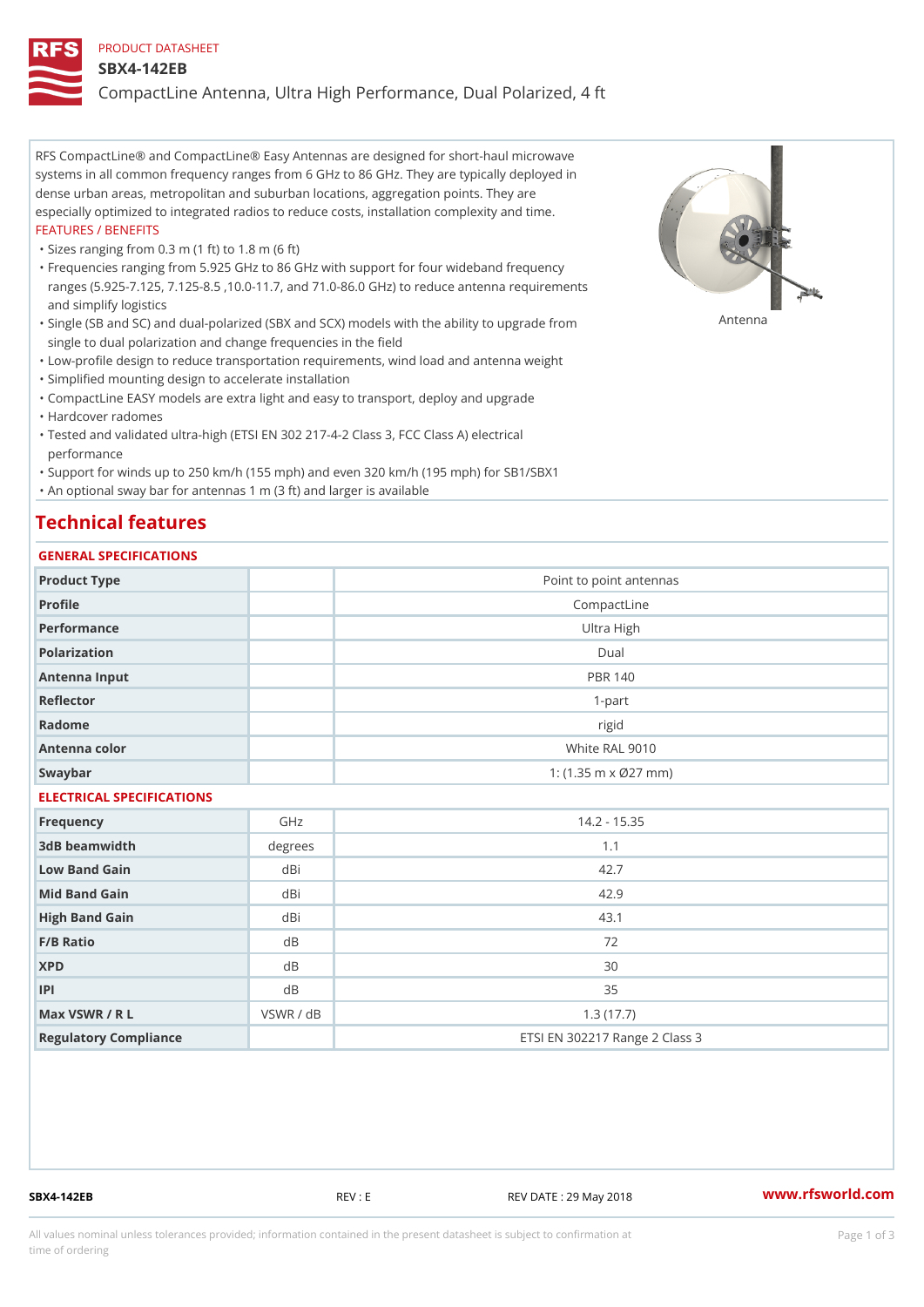# PRODUCT DATASHEET

# SBX4-142EB

CompactLine Antenna, Ultra High Performance, Dual Polarized, 4 ft

| MECHANICAL SPECIFICATIONS                           |              |              |                                                   |
|-----------------------------------------------------|--------------|--------------|---------------------------------------------------|
| Diameter                                            |              | ft $(m)$     | 4(1.2)                                            |
| Elevation Adjustment                                |              | degrees      | ± 15                                              |
| Azimuth Adjustment                                  |              | degrees      | ± 15                                              |
| Polarization Adjustment                             |              | $degree$ :   | Dual                                              |
| Mounting Pipe Diameter<br>minimum                   |              | $mm$ (in)    | 114(4.5)                                          |
| Mounting Pipe Diameter<br>maximum                   |              | $mm$ (in)    | 114(4.5)                                          |
| Approximate Weight                                  |              | kg (lb)      | 30(66)                                            |
| Survival Windspeed                                  |              | $km/h$ (mph) | 200 (125)                                         |
| Operational Windspeed                               |              | $km/h$ (mph) | 200 (125)                                         |
| <b>STRUCTURE</b>                                    |              |              |                                                   |
| Radome Material                                     |              |              | rigid                                             |
| FURTHER ACCESSORIES                                 |              |              |                                                   |
| optional Swaybar                                    |              |              | 1: SMA-SK-4 (1.35 m x Ø33 mm)                     |
| Further Accessories                                 |              |              | SMA-SKO-UNIVERSAL : Universal sway bar fixation l |
| MOUNTOUTLINE                                        |              |              |                                                   |
| $Dimension_A$                                       | m m<br>(in)  |              | 1262(49.7)                                        |
| $Dimension_B$                                       | m m<br>(in)  |              | 608 (23.9)                                        |
| $Dimen sion_C$                                      | m m<br>(i n) |              | 270 (10.6)                                        |
| $Dim_D -$<br>$114$ m m $(4.5$ _ ir $)$ $R$ ii p $e$ | m m          |              | 358 (14.1)                                        |
| $Dimension$ = E                                     | m m<br>(i n) |              | 59(2.3)                                           |
| $Dimension_F$                                       | m m<br>(in)  |              | 230(9.1)                                          |
| $D$ imension_G                                      | m m<br>(in)  |              | 186(7.3)                                          |

SBX4-142EB REV : E REV : REV DATE : 29 May 2018 WWW.rfsworld.com

All values nominal unless tolerances provided; information contained in the present datasheet is subject to Pcapgelio an atio time of ordering